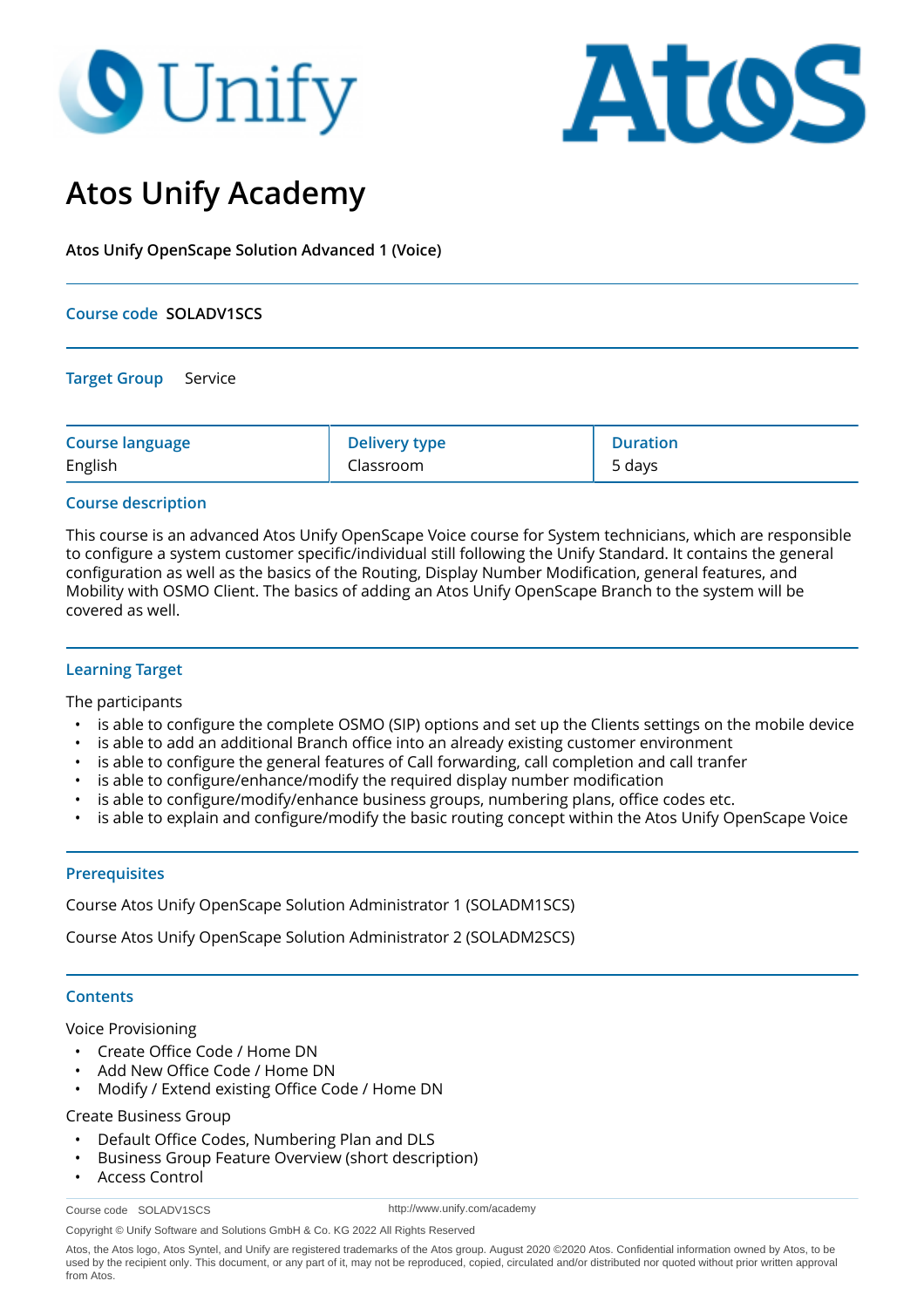Routing (Basic)

- Numbering Plan Types (Private, Common and Global)
- Create Numbering Plans
- Numbering Plan Elements (PAC, DC, Destination)

Routing via PNP, CNP and GNP to Subscribers

Routing via PNP, CNP and GNP to Endpoints

- Create Endpoint Profile
- Manage EP Services
- Create Endpoint for Gateways

Incoming Routing

Fallback from CNP / GNP to PNP

Routing Troubleshooting (Simulate Dial)

Display Services / Number Modification

- Overview
- Name / Number Sources
- Display Identity Delivery / Suppression
- DNM Elements
- Modify Display Number for Internal to Internal Calls
- Modify Display Number for Internal to External (PSTN) Calls
- Modify Display Number for External (PSTN) to Internal Calls
- Modify Display Number for SIP-Q to SIPQ- Calls

Local Toll Table (US only)

Troubleshooting

- SIP Message Trace
- Phone unable to register

OpenScape Mobile (OSMO)

- **Overview**
- Create NP, Office Code and Home DN for OSMO
- Assign required Features to Main Phone
- Create OSMO Subscriber
- Configure OSMO Phone

Branch Basics (add branch and work within Assistant)

- Overview
- Create NP for BO
- Create EPP / EP for Proxy
- Create Branch Office
- Assign Subscribers / Endpoints / MS to BO
- Setup Phones to use Proxy

Features

- **Overview**
- Call Forwarding Scenarios
- Call Completion Service
- Call Transfer

http://www.unify.com/academy

Copyright © Unify Software and Solutions GmbH & Co. KG 2022 All Rights Reserved

Atos, the Atos logo, Atos Syntel, and Unify are registered trademarks of the Atos group. August 2020 ©2020 Atos. Confidential information owned by Atos, to be used by the recipient only. This document, or any part of it, may not be reproduced, copied, circulated and/or distributed nor quoted without prior written approval from Atos.